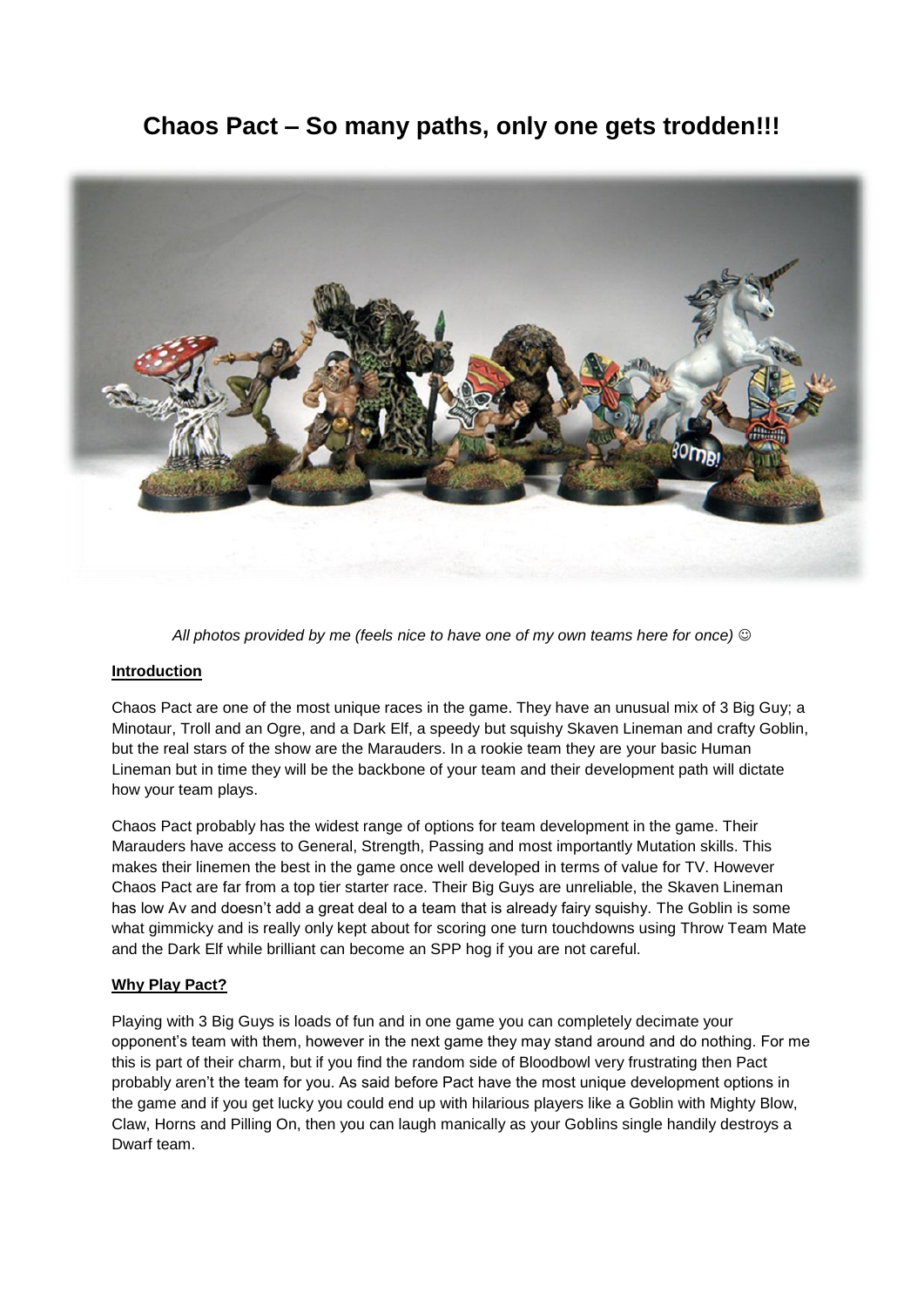The other reason I love Pact is the options you get when creating your team, as you can see from the photos throughout this playbook, my Chaos Pact team are far from typical. I decided to create a team called Woodland Pact, using an Owl Bear for my Ogre, a Shambling Mound for my Troll and a Unicorn for my Minotaur. I also used a Wood Elf for my Dark Elf, a Pygmy for my Goblin, a Fawn for my Skaven Lineman and Dryads for my Marauders. I even took time to make a Bomber Dribblesnot out of another pygmy and for Ugroth I used a crazed Chainsaw wielding Mousling. The other Pygmy (with a spear/magic spear) is a Wizard and the Mushroom man above is my apothecary/coach pointing and laughing at my ineffective Big Guys. So be creative and make a truly unique team.



## **STARTING ROSTERS TV 1000k**

Chaos Pact have quite a lot of options to consider when creating their starting roster. Should you start with all your Big Guys? Do you want a Skaven Lineman or not? How can you fit the Dark Elf Lineman in? Which Big Guy should I leave out? So which one is the best? I don't think there is much between them but I generally start with the  $2^{nd}$  option, because the Minotaur is the most effective Blitzer of the 3 Big Guys. I really don't like the Minotaur because of his low Av and I hate Wild Animal but he is the most destructive of the 3 Big Guys which is their primary function in the teams first few games and later on you can fire him once your Marauders turn into your primary Blitzers.

## **3 Big Guys**

| Ogre     | 140k  |
|----------|-------|
| Troll    | 110k  |
| Minotaur | 150k  |
| Goblin   | 40k   |
| Marauder | 350k  |
| Re-roll  | 210k  |
|          | 1000k |

This starting roster is pretty much your full line-up. You can swap a Marauder for a Skaven Lineman if you like but I personally don't see any value in that player and would rather have the extra Marauder because they have access to more skills and a higher Av which is usually more important for a bash team. 3 Re-rolls is a must in my opinion, you do not have any skills in your team and although you should almost never use the Re-rolls for your Big Guys you do still need 3 for basic ball handling rolls and Blocking with your rookie Marauders. The one problem with this roster is that you do not have a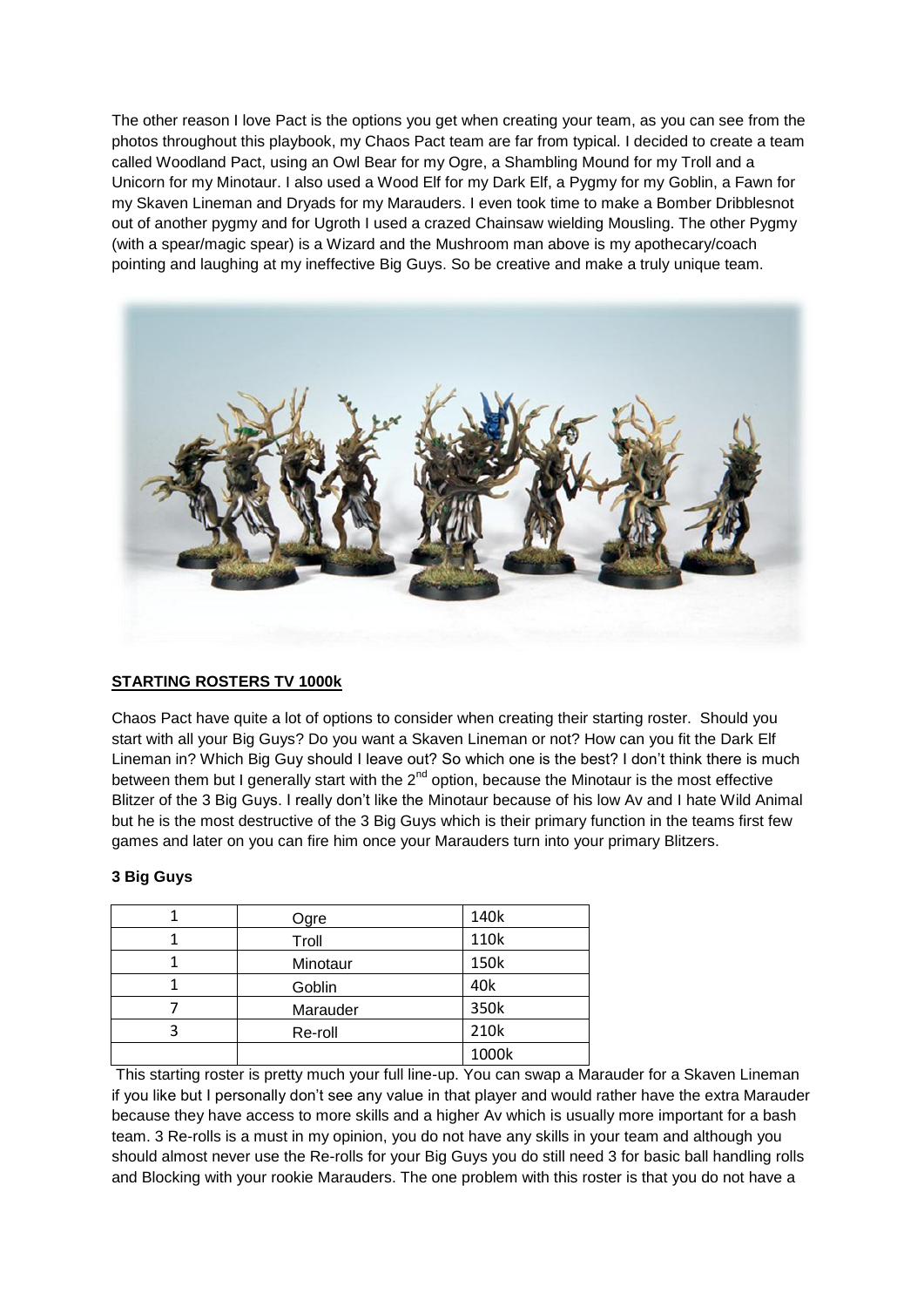Dark Elf who is very important to your team, they add much more versatility to your team and they make scoring and winning a lot easier. You can drop another Re-roll so that you only start with a Dark Elf, but 2 Re-rolls are too few for me. You can make up for this though if you can skill up a Marauder after your first game or two and then give them Leader then you will be back up to 3 Re-rolls. The Goblin is a great asset just for scoring the One Turn Touchdowns in turn 8 or 16 of the game.

## **No Troll**

|   | Ogre     | 140k |
|---|----------|------|
|   | Minotaur | 150k |
|   | Dark Elf | 70k  |
|   | Goblin   | 40k  |
|   | Marauder | 350k |
| ર | Re-roll  | 210k |
|   | Total    | 960k |

This starting roster is similar to the previous one, except you drop a Troll for the Dark Elf and it leaves 40k in the bank so you can buy an apothecary after the first game, or 30k if you drop the Goblin and replace him with another Marauder. After that you can save up for your Troll. The Troll is the cheapest of the 3 Big Guys, so it should only take a few games to buy him. 3 Re-rolls again is a must and starting with the Skaven Lineman is again optional, but as said before I find him pointless. You could also drop the Ogre and start with a Troll, that way you can start with an apothecary then start saving for the Ogre straight away, but I prefer starting with the Ogre as he is more reliable and more importantly better for using TTM (Throw Team Mate) to throw the Goblin. The Troll can TTM as well, but there is always the possibility he could eat the Goblin. I would recommend this roster above all others for short to mid length leagues.

#### **No Minotaur**

| Ogre     | 140k |
|----------|------|
| Troll    | 110k |
| Dark Elf | 70k  |
| Goblin   | 40k  |
| Marauder | 350k |
| Re-roll  | 280k |
| Total    | 990k |

This is the most reliable of the starting Rosters. 4 Re-rolls is plenty for a team without any base skills and 2 Big Guys still gives you enough punch against most rookie teams. Starting with the Ogre gives you the most reliable Big Guy in the game and their best Big Guy for using TTM. The Dark Elf is the best Pact player on the starting roster and makes scoring and winning a lot easier. I also find the Dark Elf incredibly useful for capitalising on any loose ball situations. The Troll is the cheapest of the Big Guys though he is still one of my favourites, he functions very well as a road block and his nega-trait is easy to manage. However starting without the Minotaur can cause your team big problems against some races, most notably Dwarves. Dwarves will give this starting roster a torrid time, they can happily out block your team and even though your two Big Guys give you a higher average strength Dwarves will happily 1 dice block or half dice block the Big Guys all game. Having a third Big Guy makes a huge difference when playing teams like Dwarves and the Minotaur when used as your Blitzer every turn is great for crowd surfing players, hurting players and just pushing defensive players out of position. Love him or loathe him (as I do) the Minotaur is your most important Big Guy in your early games.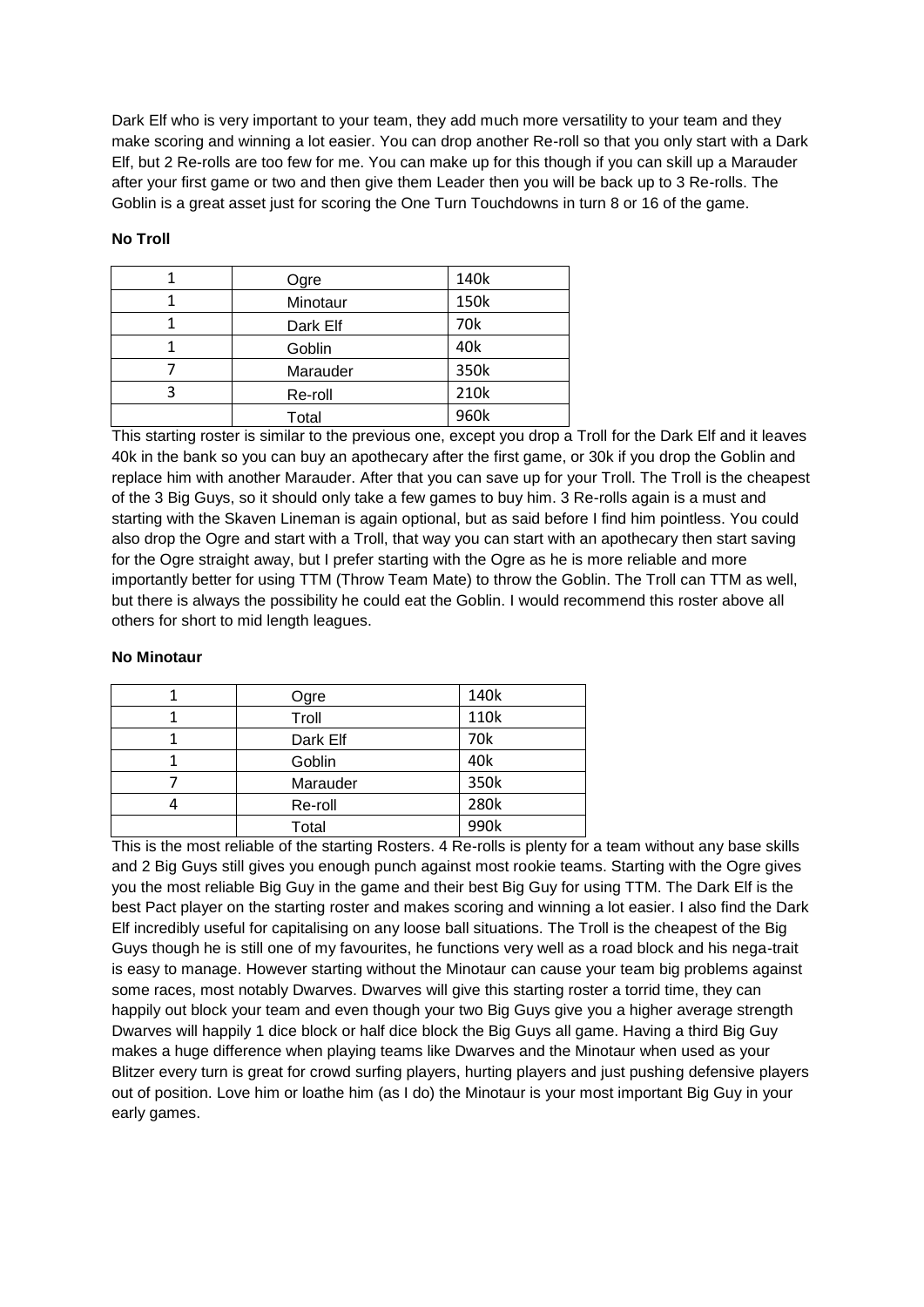## **GENERAL TACTICS**

When playing with Chaos Pact I always like to receive first, that way you can try and inflict as much damage as possible in the first half of the game to ensure victory and make defending a lot easier in the second half.

## **Offense**

When the ball has been kicked you need to protect the ball where ever it lands, but unlike most teams you will have two or 3 Big Guys on the LoS that you want to roll 3 dice blocks with. If your opponent is smart they will spread their 3 LoS players out so you position one big guy next to each player. This will mean you have to commit a further 6 players to these LoS players in order to get 3 dice blocks with all your big guys, leaving you only 2 players to pick up and protect the ball with. This is NOT advisable and it is a common trap that many people fall into, and when things go wrong it leaves your back field horribly exposed, against slow bash teams this isn't such a big problem, so take the 3 dice blocks, but against Skaven, Slann and the Elves making the ball safe should always come first. The most important thing to do at the start of the turn is always protecting the ball. Move a couple of players two squares in front of the ball shielding it so that if you fail your pick up roll then the ball will be protected, it is usually best to use the Goblin to shield the ball, that way he isn't to close to the action and the other player would be a Marauder or Skaven Lineman if you take one. As said against slower teams like Dwarves you may not need to shield the ball like this, and against faster teams like Wood Elves or Skaven you may need to protect it with a 3<sup>rd</sup> or 4<sup>th</sup> player, if the ball is close enough to them so they could capitalise on a fumbled pick up.

Next you need to do your blocks. Unlike most teams you will probably be blocking with your Big Guys first, this is fine and it is really what your Big Guys are best for in their early games. Just make sure you have set up so that you can get 3 dice blocks. If they fail their Really Stupid or Bone Head roll do not ever Re-roll it in your first turn, it is a waste. Generally speaking it is usually best to follow up with your Big Guys too, even if you don't knock your opponent's player down, the Ogre and Troll have a high enough St so that it should be impossible for your opponent to get two dice blocks on them if you have supported them properly.

After you have blocked with your players on the LoS (Line of Scrimmage) then it is time to set up a Blitz for your Minotaur. When doing this make sure that you can ensure a 3 dice block and if you roll all push backs then make sure that the second Frenzy hit will also be at least a 2 dice block as well, preferably 3 again. Also bear in mind that the Minotaur is not the toughest of the Big Guys, they have Av8 which is not good for a Big Guy and Frenzy can leave them in vulnerable situations as well, so make sure when Blitzing with him you are not leaving your Minotaur open to an easy Block or Blitz, if you do leave them open a few times, you will likely find them sitting the game out in the injury box from the being blocked or fouled. The Minotaur is a great target to foul because of his low Av and Frenzy can leave him in sticky situations, so be careful, he is arguably your most important player early on. Once all the bashing is done pick the ball up with your Dark Elf or other designated ball carrier.

After your first turn the rest of the half will unfold in very different ways depending on what type of opponent you are playing. Against most teams you should be able to out bash them and cause casualties along the way. Every turn do your safe blocks first then set up your Minotaur Blitz and try and take out players with him. Then set up a screen or a cage around your ball carrier so that he cannot be Blocked or Blitzed, easily. Try not to commit to a cage that is too tight too quickly, if you do this a good coach with swarm your cage and likely stop your cage moving forward all together and may even force you into losing possession of the ball.

Against slow teams or teams with an average movement you can often leave your ball carrier isolated quite far back behind a screen of players, these players can Block and Blitz their way toward the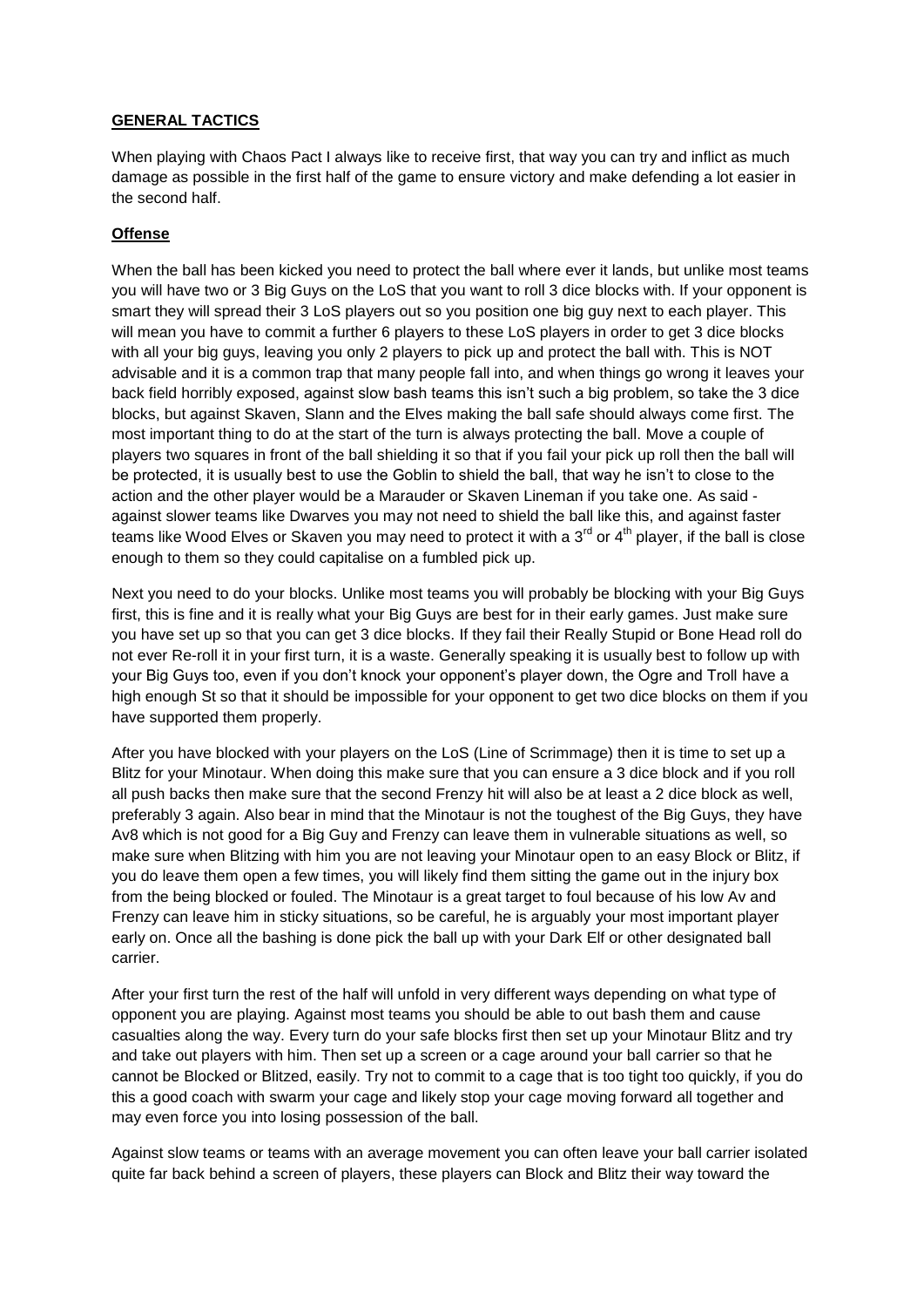opponent's end zone and the more players they KO+ along the way the easier it will be to overwhelm them in the centre of the field. Then march your screen towards the end zone with your ball carrier poised behind your screen waiting to score. The typical grind should see you score in turn 8 of your drive, that way you will give your opponent no chance to pull a TD back before the next half. Never score before the final turn unless it can't be avoided.

Against fast agile teams you will need to approach things in a slightly different way. You will need to cage up a little sooner and a little tighter, because any one dice Blitz your opponent can make they will do. Again - using the Minotaur against the agile races is the key to removing players from the pitch, especially early on when most of the Elves or Skaven etc... will not be Blodged up and their low armour will be their big weakness. This is especially true against Wood Elves in my experience; while they do start with two Blodge Leap players the rest of their team is vulnerable. So once you have Ko'd+ as many Elf linemen as you can with your 6 dice Mino Blitz you should be left with the two Wardancers and a couple of other players this is when you should start targeting their Wardancers (or Blitzers on the other Elf teams) and foul them when you get the chance. Against most agile races they will try to give you only one Blitz a turn using their high Agility to Dodge their players away from you every turn. So when Blitzing with your Mino try and position it so you not only get 6 dice but also try and push their players either of the edge of the pitch or into your other Big Guys or Marauders. Doing this will give you an even greater chance of knocking them down in the event of all push backs on the Blitz. At the end of your turn you need to take some time to work out what the best way of tying the agile teams player's up. Move your Big Guys into Elf/Skaven tackle-zones but make sure your Big Guys are close enough to each other and have support from the Marauders to make it impossible for the Elves to get a chain of two dice blocks against your players and Big Guys, if you allow this to happen then your team can end up being out blocked by the Elves and you will suffer casualties too. If done in the correct way you will force agile players to make a lot of Dodge rolls and while they will mostly be 2+ rolls they are still very risky early on and may result in turnovers, injuries from failed Dodges and possibly force them to burn through their Re-rolls.

You should try and avoid using your Big Guys as the corners of your cage because that will mean your cage is vulnerable when they fail their nega-trait roll. Any gaps left open like that will be exploited by agile teams. Instead use your Big Guys as a screen in front of your cage. It is also sometimes best not to block at all with your Big Guys, if they are successfully tying up a handful of players; making it easier for you to move your cage forward then just leave them alone, because one failed Bone Head roll or Really Stupid roll and you have just made it possible for those players to move in their next turn. The exception to this rule is probably the Minotaur who I almost always want Blocking or Blitzing and it is less of an issue when they fail their nega-trait roll because they do not lose their tackle-zone.

As your team develops and your team starts to get more and more CPOMB (Claw, Pile On, Mighty Blow) then the less you probably want to be Blitzing with your Minotaur and there will come a time when you should fire him. He is very expensive and once you have 3 or 4 Marauders skilled up with the killer combo he can no longer compare to their Blitzing ability unless he has rolled a few doubles when skilling up, and even then the Wild Animal still makes the Minotaur too unreliable. Marauders have so many development paths available to them, but if you want to win at all costs and cause as much damage as possible there is only one path that gets trodden and that is the CPOMB path. Stick CPOMB on 4 of them then Block and Guard en masse on the rest of your team with a few utility players mixed in. It is a shameful abuse of the TV system and it probably won't win you any friends but Chaos Pact are the best team at the game at minimising their TV and maximising their efficiency. Keeping their TV down artificially will stop your opponents using Wizards and other inducements against you and will likely be enough to stop them from getting extra Apothecaries to stop you destroying their team. Is CPOMB really that good? In short yes. It is incredibly powerful at removing players from the pitch and if you manage to knock a player down and you have CPOMB then you have roughly a 58% chance of knocking that player out or worse. It sadly just can't be ignored and makes the myriad of development paths this team can take pretty much redundant.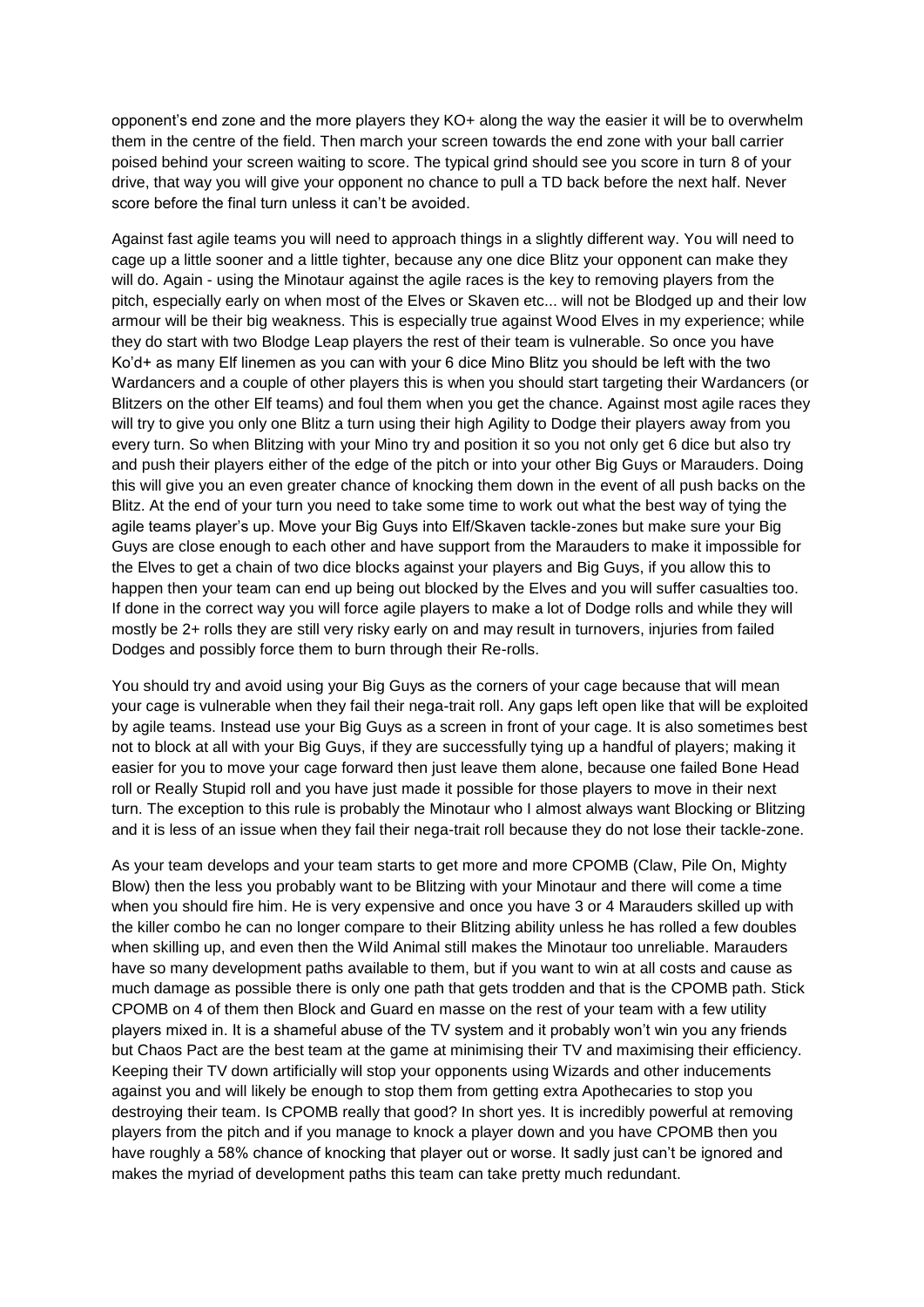## **Defence**

The way Chaos Pact defends differs depending on their opponent. Early in a league it is almost always best to leave your 3 Big Guys or 2 Big Guys and a Marauder on the LoS when setting up. This is especially true against the agile teams. If you bunch your 3 Big Guys up on the central three squares putting the Minotaur in the middle - then you can avoid the first turn of free blocks against you altogether. This tactic is less useful against high St teams or teams with lots of Block, against these teams you are better off just leaving 3 Marauders on the LoS and leaving your Big Guys further back so they can avoid being removed from the pitch.

Defending against fast high agile teams is all about rushing them into scoring fast. Elves or Skaven will often drop a Thrower deep into their own half, then run a number of players deep into your half in the first turn. If this happens, send two players as far up field as you can to pressurise the thrower first. Next use your Troll, Ogre and remaining Marauders to mark players that have moved into your half, try and mark a player with a Big Guy on one side of the player and a marauder in front but leave a square of space between the player being marked and the Marauder, this will mean an Ag4 player will need to make 3+ dodge rolls to escape. It can be a good idea to leave the opponent player that is deepest in your half unmarked, this is the player you want your opponent to throw the ball too. Instead of marking him, move one or two players back so if anyone does try and pass the ball to him you have a chance of intercepting, this will rarely work, but the important thing is to force your opponent into scoring fast, also by leaving the deepest one open you make your opponent make the longest/most risky pass possible. Finally use your Minotaur to Blitz any players with Guard or Mighty Blow on the agile teams side, it is also usually best to ignore the players with Dodge early on, because they odds of your Minotaur knocking them over are far smaller. If you are successful and you have pressured your opponent into scoring quickly then great you have your opponent right where you want them.

Not all agile teams will play the passing game; some will play the elf-stall. The elf stall will see them try and lure as many players of yours as possible in to a midfield scrap. They will make it look as though they are trying to out Block you then when you have over committed they will Dodge all their players away and run their team in behind your defensive line to exploit the space back field, once this is done they will set up a cage deep in your back field and stall out the game. The most important thing to remember here is do not over commit players into the battle of attrition, you do not need to, keep your screen solid, keep a player or two further back in your half for protection and use your 3 Big Guys as an impenetrable wall. You do not need to commit your players into your opponent's tacklezones in your turns, you do not even need to move forward, just hold your line and let your opponent commit their players into your tackle-zones then Block then and Blitz them over freeing all of your players up each turn. You may not cause damage straight away but the more free Blocks your opponent gives you – the more chance you have of clearing those pesky high agility players off the pitch. Also try when possible to trap as many Elves as you can between two of your Big Guys, with good positioning you can cage around a group of Elves and make it very hard for them to escape, this will make it even easier to get to the ball carrier and score in your opponent's drive. Patience and good positioning are the key the successfully stalling an agile teams attack.

Defending against bash teams works in much the same way as defending against an elf-stall, the only real difference is they will be a time when you can swamp your opponent's cage with all 3 of your Big Guys and this will drive them to a stand still and force them into risky plays. The reason this doesn't work so well against agile teams is they can usually dodge away without too much worry; bash teams do not have this luxury. Again the key to stifling a bashy team's cage like this is patience; do not rush in straight away with your Big Guys. Wait until you have managed to move a few key players of your opponent's away from the ball carrier with your Minotaur Blitzes. Once they are out of the way and being tied up then you can attack the cage. You may not even need to attack the cage if your screen has worked properly.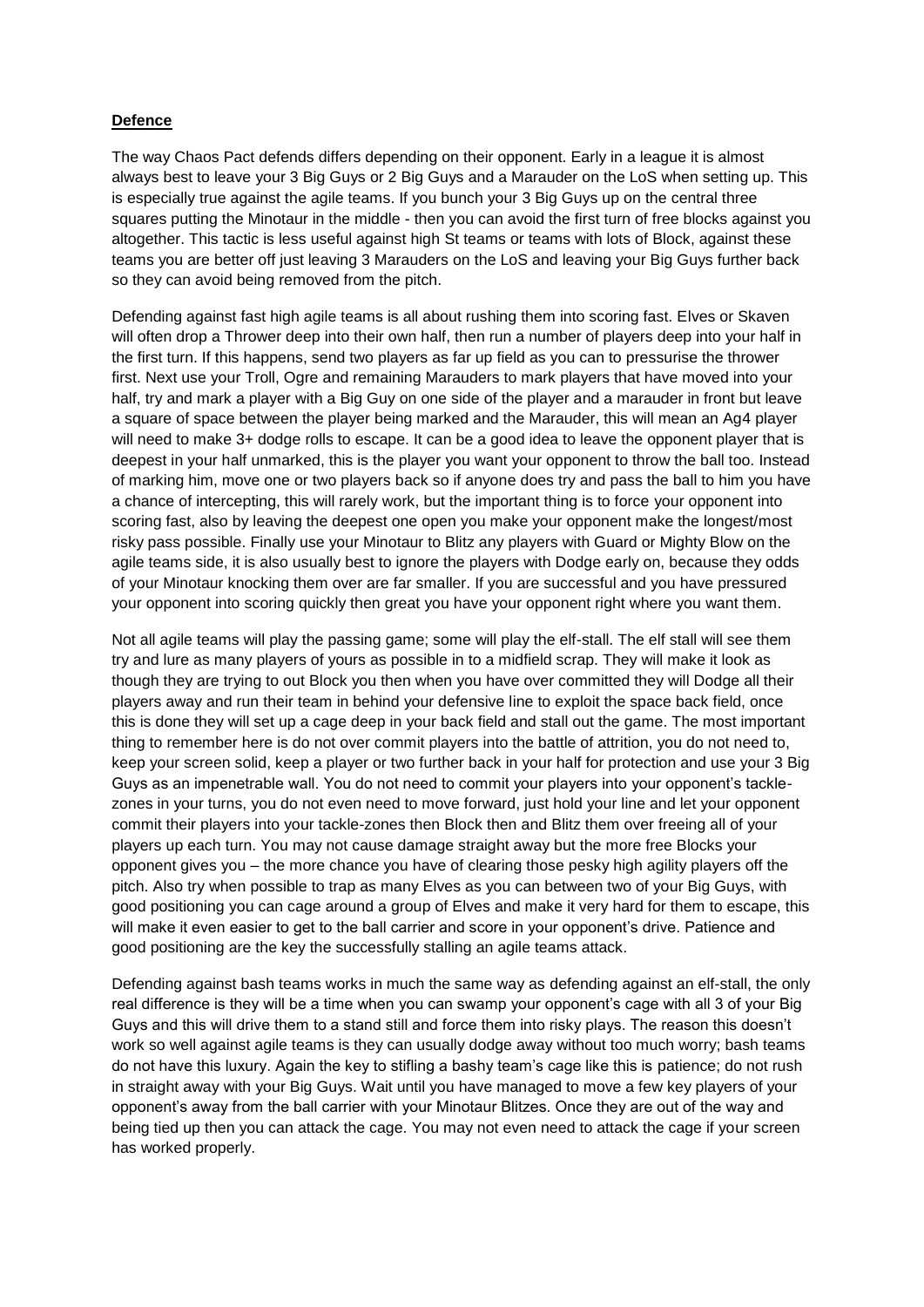## **PLAYERS**

#### **Ogre**



The Ogre is your most reliable Big Guy and every Pact team should always start with an Ogre. He gives you a good hitting ability against rookie teams, he has fairly high movement for a Big Guy so he can usually keep up with your cage and he is the Big Guy you should be using for Thrown Team Mate attempts.

#### **Single Rolls**

Guard, Pilling On, Grab/Stand Firm/ Break Tackle

**Double Rolls**

Claw/ Block /Tentacles

I like to give my Ogre Guard first, as it is good support for your other two Big Guys and he is also fast enough to keep up with your cage and support them. Pilling On would be my second pick for some extra punch; it also makes skilling him up a lot easier, though it should be used sparingly. The third skill is really down to personal preference, I prefer to take Grab or Stand Firm next, Grab allows you to Block players and keep them in your tackle-zone for the following turn without having to follow up, and it is also useful for bouncing opponents' players between your other two Big Guys. Stand Firm is great for stopping player's half dice Blocking your Big Guys which is annoyingly reliable when your opponent's player has Block and for this reason it is almost always my third pick, sometimes even second in a shorter length league.

For doubles it is up to your play style, I personally think Claw is unavoidable because Claw and Mighty Blow is such a good skill combination, especially once you give him Pile On as well. However there is a strong case for giving your player Tentacles, which doubles up very nice with Stand Firm. I think Tentacles is possibly the more interesting in the shorter leagues but in long leagues and perpetual leagues you have to go with Claw because of how powerful CPOMB (Claw, Pilling On and Mighty Blow) is. Block is also a great choice as it makes him more reliable when Blocking and also increases his defensive ability. Break Tackle is quite a nice final skill choice for the Ogre so keeping up with your cage is possible, however if your player already has Claw, Might Blow and Pilling On then players aren't going to try tying him up too often anyway. Don't bother taking any stat increases they just aren't worth it in this edition of the rules; it is sad yes, but true.

When you get a double on the Ogre or Troll it is a tricky pick as there are 3 really good options. The way I decide whether to pick Claw, Block or Tentacles is determined by the size of the league I play in and the teams I will be facing. If I am playing in a short to medium length league then I will look at my opponents, if there are a number of Av9 teams in the league like Orc, Dwarf and Chaos Dwarf then I will take Claw, if the league is mostly made up of agile teams then tentacles is the best pick. If the league is made up of Av7 and 8 teams like Humans, Norse, Amazons and Vampires etc then I will go for Block first. If I am playing in a perpetual league environment then I will always pick Claw first. It does come with its risks; but that extra punch usually means that you will gain more SPP through cas, which makes getting your next skills quicker. Then just keep skilling your Ogre and Troll up until one gets another double and pick Block, once one of them has Block and Claw you can retire the other Big Guys and this is the one you keep. By this point you should have a number of killer Marauders anyway, so there is little need for Big Guys in your team any more. But keeping one around can help vs high St teams and also gives you that TTM option.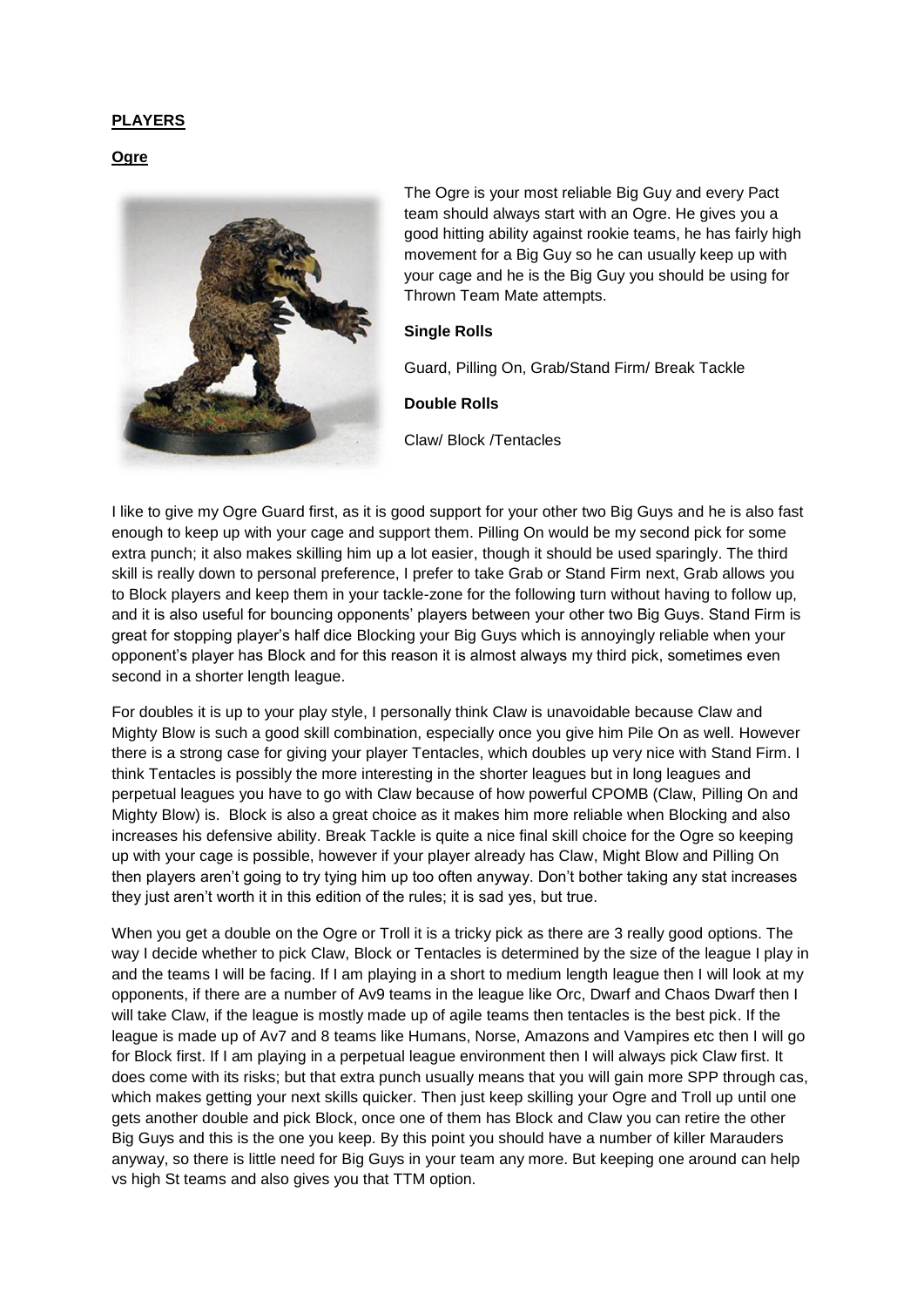## **Troll**

## **Single Rolls**

Guard, Grab/Stand Firm, Pilling On

## **Double Rolls**

## Tentacles/Block/Claw

The Troll is essentially the same as the Ogre albeit slightly slower and less reliable. The skills you give to him are essentially the same however there is a little more focus on holding players up with him as he can't move as fast. I still give my Troll Guard first for team support, but my second skill choice is Stand Firm, this works very well when your Ogre is using Grab to push players next to the Troll and your Minotaur is Blitzing players his way too. It works particularly well when all of your Big Guys have Guard as well. Because of how I use my Troll I would argue that Tentacles is



possibly the best double pick, either that or Block, just so he is able tie players up better. Claw is still a fine choice though, because it is just so powerful when stacked with Mighty Blow and Pile on.

*Note: Don't do your Throw Team Mate action with the Troll in case he eats your poor little Gobo*

## **Minotaur**



## **Single Rolls**

Pilling On/Stand Firm/Juggernaut, Guard

## **Double Rolls**

Claw, Block, Tentacles

The Minotaur is the least reliable of your 3 Big Guys, unless you plan on Blocking/Blitzing with him every turn, which is what you should do except for when sacking the ball carrier. If you try and move him without Blitzing then there is a 50% chance he will do nothing at all. I must admit I'm not a massive fan of the Minotaur, but he is also arguably the most important of your Big Guys. You just need to try and get enough tackle-zones on the player you are Blitzing to ensure you get a 3 dice block and if you

only roll push backs make sure you have tackle-zones in place to make the next hit a 3 dice block as well. If you use him in this way he will usually KO+ a few players each game which will swing the balance of the game in your favour.

Because his primary roll in the team is Blitzing he should be developed to do his job well. This means Claw should be his first double, then Block, then Tentacles if you are lucky enough to get three. Pilling On or stand Firm would be my first normal skill pick. Pilling On to rack up the casualties and Stand Firm is great for cage breaking and stopping him from getting surfed after you have just crowd surfed an opponent's player. Juggernaut is my next normal pick. If you haven't got Claws and Block by now then you need the protection that Juggernaut gives you when Blitzing. Finally Guard is great just when working in tandem with your other Big Guys.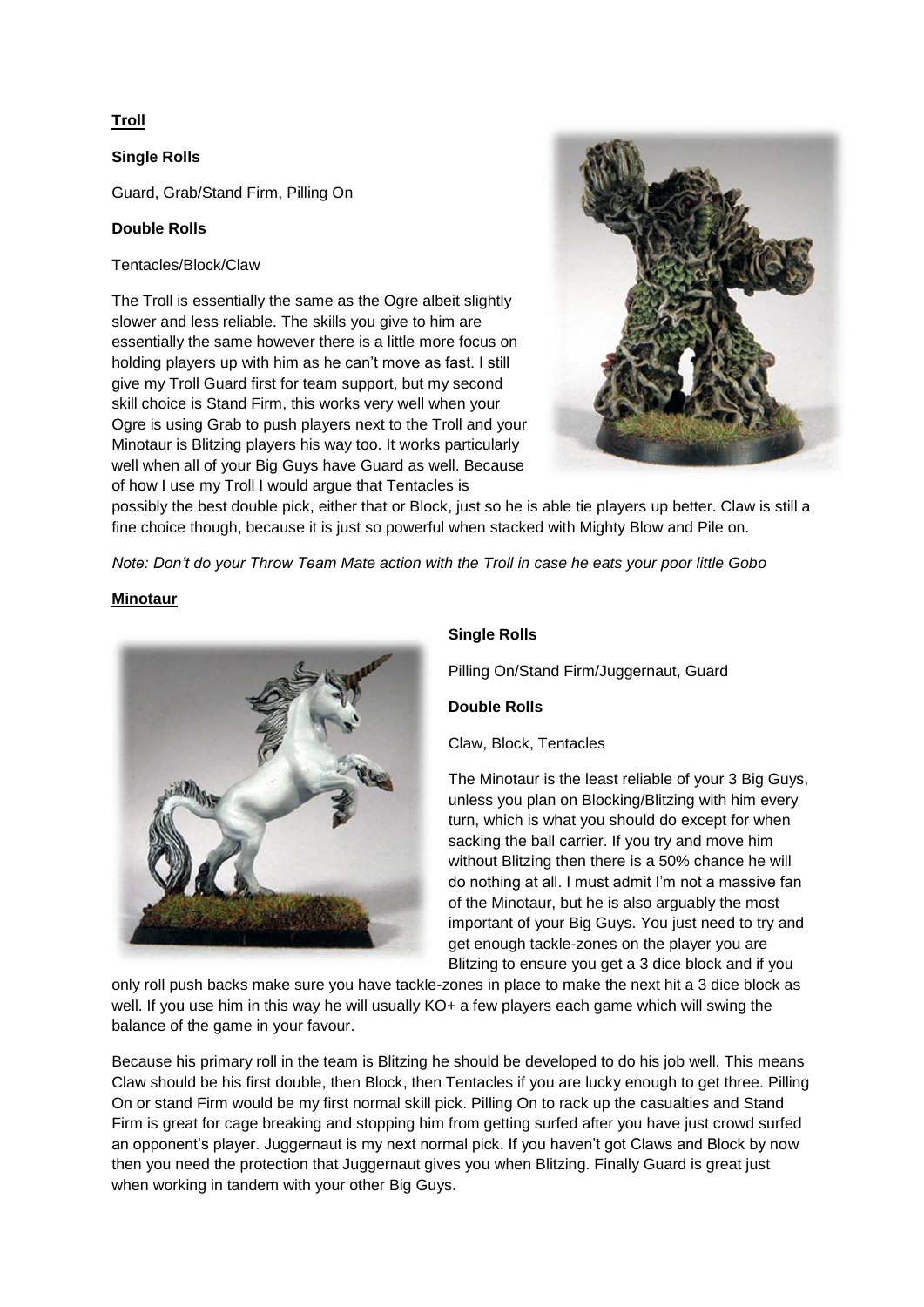## **Dark Elf**

Like all Chaos Pact players there are a number of different ways to develop your Dark Elf Lineman. The two main types are the ball carrier/retriever and the ball sacker. There are pros and cons for each one, but generally I marginally prefer the ball carrier; however both builds do have similarities with later skill picks. I would argue that in a shorter league it would be better to build the Dark Elf as a ball carrier because with Blodge and Sure Hands it will be very difficult to get the ball off the Dark Elf. It is usually pretty easy to score with the Elf and it is easy to develop them for this roll very quickly. In a longer league environment there is an argument for creating the ball sacker Dark Elf few a few reasons- first of all they are very effective in this roll, but more importantly it means you are scoring with your other players, because when you develop a ball carrier Dark Elf they quickly become a huge SPP hog and they take all your



touchdowns away from your Marauders.

### **Ball Carrier**

### **Single Rolls**

Dodge, Sure Hands, Block, Side Step, Two Heads, Diving Tackle, Fend

#### **Stat Increases**

#### $+Aq, +Ma, +St$

Dodge is the preferred first pick as it not only offers great protection but also gives the Dark Elf greater ability to Dodge out of tackle-zones. Sure Hands is my preferred second pick so you don't have to waste Re-rolls picking the ball up but also so Strip Ball players can't strip the ball off him so easily. I also like Sure Hands for retrieving loose balls when defending and having this ability early on in your team's development is extremely useful especially for picking the ball up in multiple tacklezones. Even a 5+ pick up roll gives you 55% chance of picking the ball up if you have Sure Hands. Another reason I take Sure Hands over Block now is because most ball sackers now use Wrestle to free the ball up and Block will not defend against this anyway. Block would still be my next pick though for protections, followed by Side Step again for protection but also so you can hug the side lines and not fear being surfed. It basically gives you an extra square to work with in attack and makes using a side line half cage a possibility. Later skills include Fend – for protection. Two Heads – to make your Elf more effective at Dodging, finally Diving Tackle is useful in combination with Side Step for pressing opponent's cages and ball carriers. Fend would personally not make it on to my player, but it can be useful as a final skill.

#### **Ball Sacker**

## **Single Rolls**

Wrestle, Strip Ball, Leap, Tackle/ Two Heads /Dauntless/Dodge,

#### **Stat Increases**

#### +Ag, +Ma, +St

The Ball Sackers roll is as the name suggests going for opponent's ball carrier when defending. Wrestle is the most effective blocking skill for bringing an opponent down so that is first pick, next is Strip Ball. The Wrestle + Strip Ball skill combination is one of the most effective and powerful skill combinations in the game. When playing against an opponent with no Sure Hands or Dodge you have a 98% chance of sacking the ball when blocking the player with two dice or 1 dice with a Re-roll. Even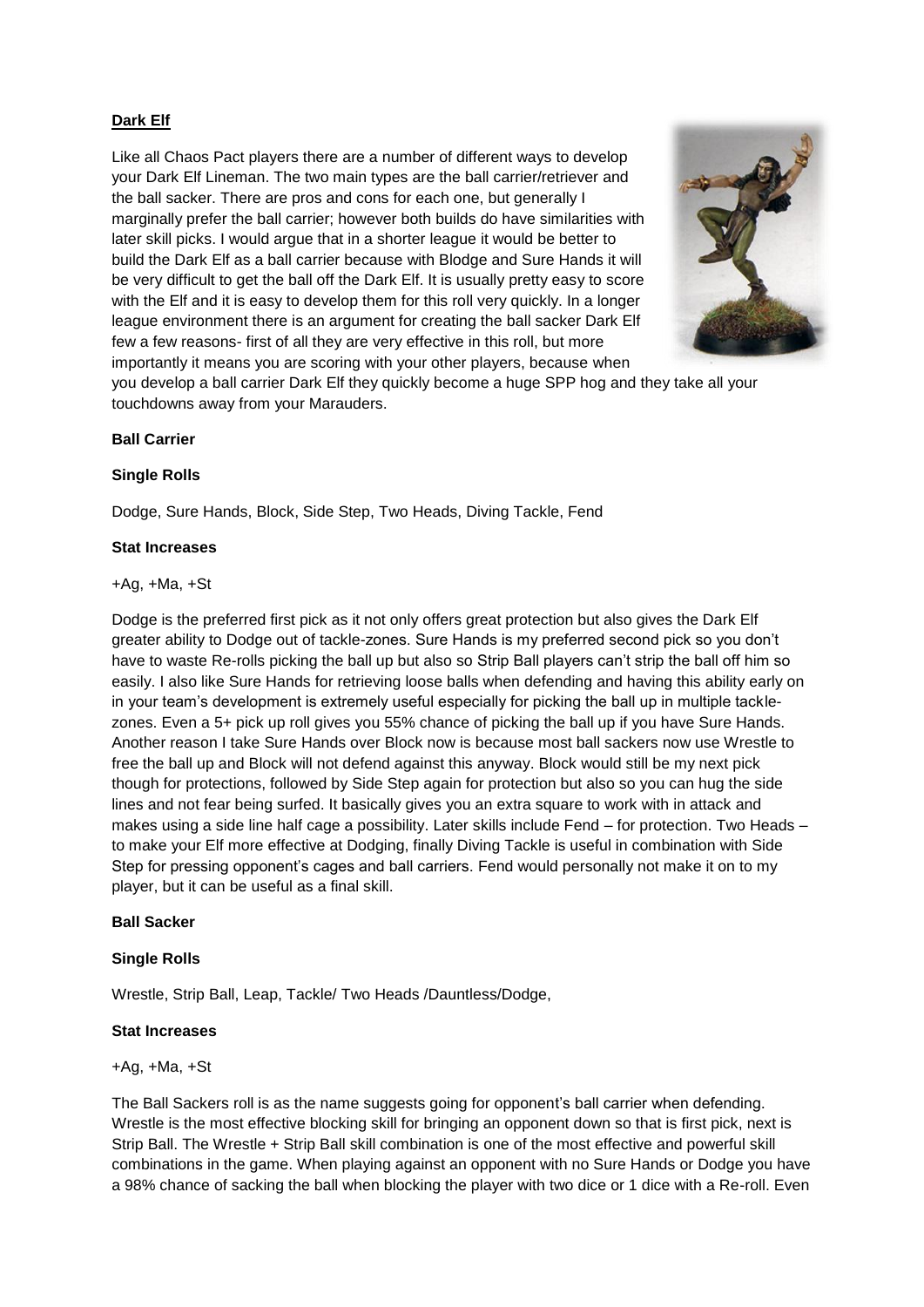a half dice block (two dice your opponent chooses) will give you a 90% chance of sacking the ball. If you can get the ball down this way then your Goblin Ball Retriever can pounce and run to safety. Leap is the third skill pick so cage breaking is made easier. Then for later skill picks Two Heads so you don't need to Leap can be useful, Dodging into a typical tight cage will be a 5+ which gives you a 55% chance if you have given your Elf Dodge, Two Heads will give you a 75% chance of pulling this off which is better odds than Leaping into a cage without a Re-roll. Tackle is good for making your ball sacking ability even great and is the fourth skill I would go for. Dauntless is useful later on in a league or tourney where you may be facing St4 or St5 ball carriers. Dodge is good for protection and for dodging into cages to sack the ball carrier.

## **Skaven Lineman**

Taking a Skaven Lineman in a Chaos Pact team is a highly debated issue amongst many coaches; I personally don't really see the need for them. They have one extra movement than a Marauder but they do not get access to Strength or Passing skills and they have a lower Av so are usually Blocked or Blitzed every chance your opponent gets. That said they can be useful and their main roll in the team is typically as a back field Blitzer which they can do very effectively. This role basically means when defending you leave your Skaven Lineman behind your line of defence to pick up any runners that try and break through your defensive line and knock them down.



## **Back Field Blitzer**

## **Single Rolls**

Wrestle, Horns, Frenzy, Tackle, Two Heads

## **Double Rolls**

Dodge

## **Stat Increases**

## $+Aa. +Ma. +St$

The usual stat increases are good, +Ma so they have a wider reach while defending, +Ag so they can escape tackle-zones more reliably if your opponent tries to tie them up. +St Means they are more effective at Blitzing and will be able to get a 2 dice Block a lot easier. Wrestle is a great first skill as it is useful for bringing down players including Blodgers. Horns is preferred as the second skill as it gives your players St 4 when Blitzing which makes defending with this player a lot easier. Frenzy next gives you an even greater chance of knocking a player over; basically giving you a second chance at knocking them down, it is also great for surfing players as well. Tackle is again another weapon in your armoury for bringing players down and finally Two Heads and Dodge on a double are both excellent picks for helping to keep your Skaven Lineman mobile and escaping tackle-zones.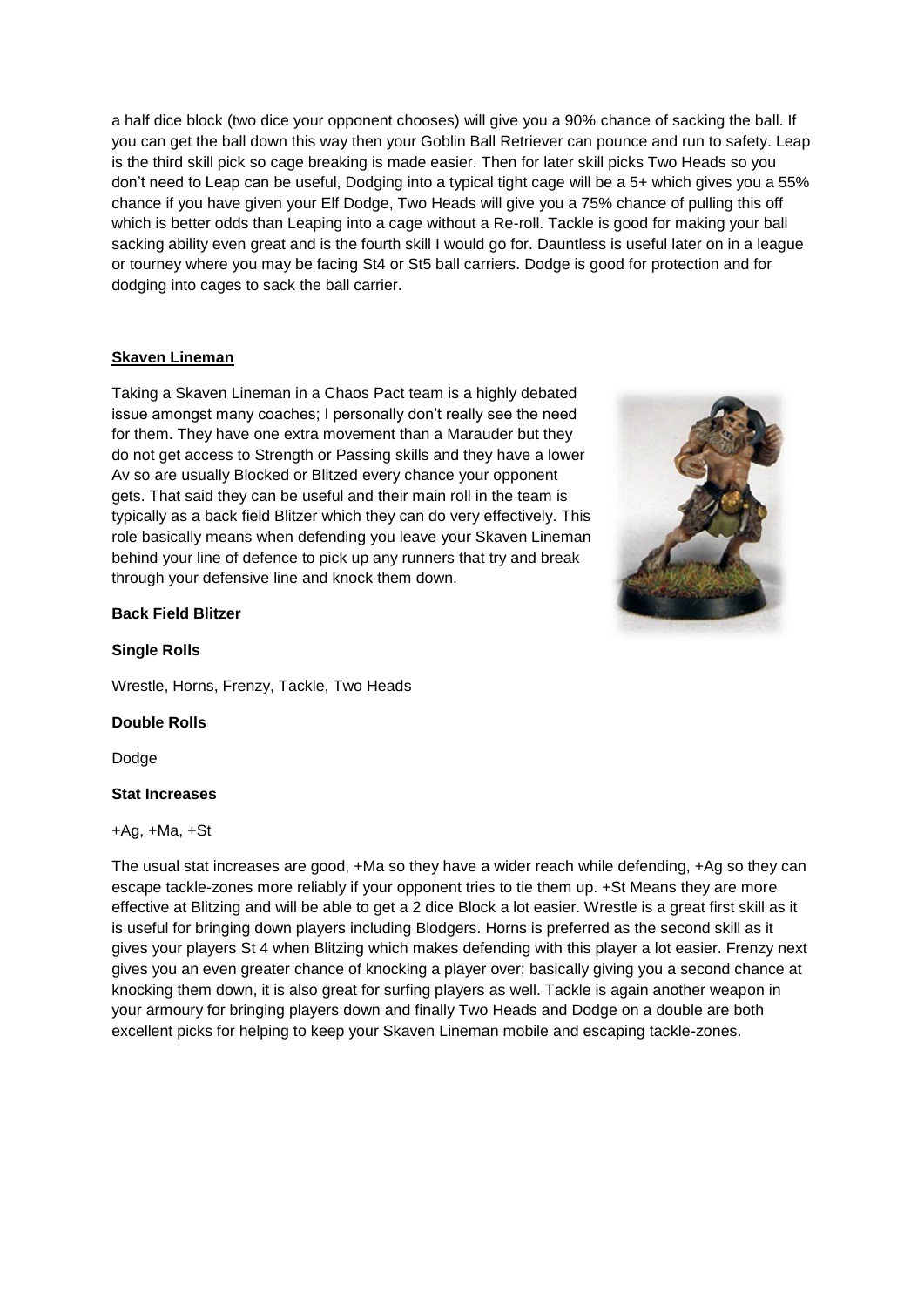## **Goblin**



As with all the positional players in the Pact team the development path you take your Goblin on depends a lot on the size of the league or tournament you are playing in. The typical Goblin should be developed as a ball retriever or a one turn touchdown specialist, but if you get a double early on you can develop them as a killer Goblin. The only Stat increases worth taking for a Goblin are +Ma and +Ag. They both help with scoring one turn touchdowns and for dodging in and out of cages. +Av is never worth the increase in my opinion and the double 5 will usually be better and if you roll a 6 and a 4 +Ma is usually preferable anyway. I wouldn't bother taking +St on a Goblin either because the double is generally a lot more useful and you can always take Horns later on if your Goblin becomes a killer Blitzer. +St is also a huge TV increase just to make your player St3.

#### **Ball Retriever**

#### **Single Rolls**

Big Hand, Two Heads, Extra Arms, Side Step/Catch/Diving Tackle

#### **Double Rolls**

Sure Hands, Block

#### **Stat Increases**

#### +Ag, +Ma

The ball retriever is the typical development path for the Goblin; his main job is to pick the ball up when it is surrounded and escape into the cover of his team mates. This player type works particularly well in unison with the Dark Elf ball sacker and the Skaven Backfield Blitzer. Two Heads means are the Goblins Dodge actions are a 2+ rolls, Big Hand means your Goblin can pick the ball up in any amount of tackle zones on a 3+ Extra Arms will then make this a 2+ Roll. The Goblin doesn't really need any further skills after this any more will really be a waste of TV. The reason I like to pick Big Hand first rather than Two Heads is it gives you an extra chance for getting +Ag which means Two Heads and Extra Arms will not be needed. +Ma is useful just so you can Dodge into a cage get the ball and Dodge out again into safety, it also makes scoring a one turn touchdown via Throw Team Mate a little more likely.

Sure Hands is great on a double as it gives you a free re-roll for picking up the ball which saves your Re-rolls for the long chain of Dodges you usually have to pass to get in and out of a cage to pick up a ball. Block is just for protection.

Other normal rolls worth considering are Catch for receiving Hand-Offs when trying to score a one turn touchdown, Side Step so you can avoid getting blocked multiple times if you find yourself in an opponent's tackle-zone at the end of your turn. Finally Diving Tackle is quite a nice skill combined with Side Step, but it is very unlikely your Goblin will ever get the chance to pick their final skill.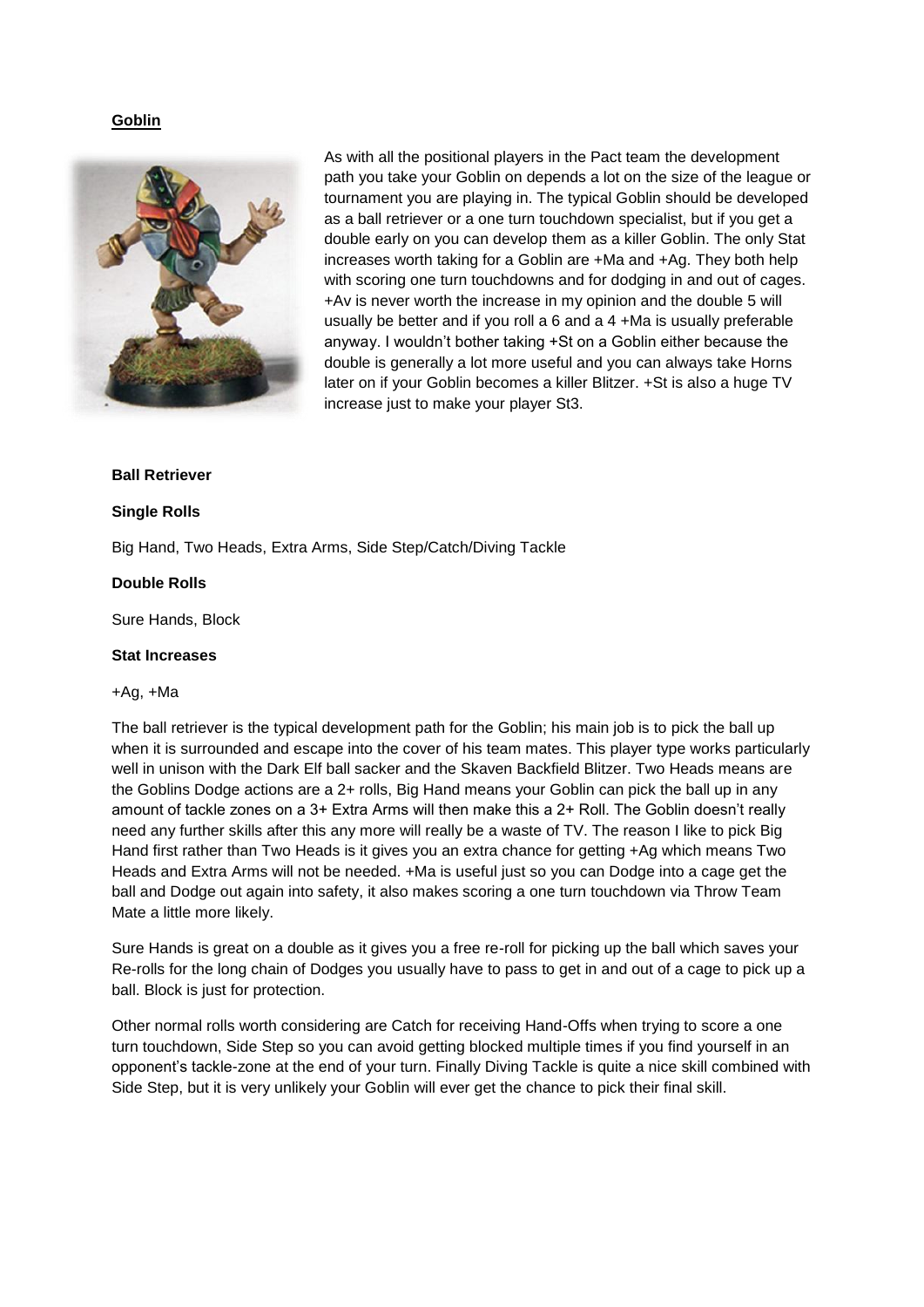## **Killer Gobo**

## **Single Rolls**

Claw, Horns, Two Heads

## **Double Rolls**

Mighty Blow, Pilling On, Block,

This may not be a totally serious suggestion, but I have seen one Goblin like this before and he was great fun to play against, so if you are lucky enough just do it for a laugh. If you roll a double on your first skill roll with your Goblins, then Mighty Blow can be a fun first pick to take, then next single skills would of course be Claw and Horns which turn your Goblin into a really effective killer. If you are lucky enough to roll another double then Pilling On is the next choice. This will turn your effective killer into a perfect killer who will have 58% chance of removing a player from the pitch if he manages to knock them over. My only problem with developing a Goblin down this path is that Marauders can do all this anyway and will require no doubles to do it. For that reason I prefer to play my Goblin more to type as a Ball Retriever/one turn touchdown Specialist.

### **One Turn Gobo**

#### **Single Rolls Stat Increases**

Two Heads, Catch, Sure Feet +Ag, +Ma

The One Turn Gobo is built solely for scoring one turn touchdowns and it is arguably the most sensible development path for him. The Goblin will likely spend every game sitting on the bench and just get brought on so he can be thrown down field by the Ogre and run the ball in for a Touchdown. My preferred first pick is Two Heads, so the final few Dodges required to score are 2+ rolls. Catch would be my next pick so you don't have to waste a Re-roll receiving the Hand Off from your ball retriever before being thrown. +Ag is great as it makes landing from the Throw Team Mate action a 3+ instead of 4+ and it also means you don't have to pick Two Heads as your Dodges will all be 2+ rolls already. +Ma is great as it may be the difference between having to make a Go For It roll or not, or if your Throw Team Mate action goes way off target it may be the difference between being able to score or not. Sure Feet, just to save you from wasting Re-rolls on GFIs (Go For Its).

#### **Marauders**

Marauders are the best linemen in the game for value for money in the long run; however they are just your average Human Lineman to start off with. The key to making a successful Chaos Pact team in a long perpetual league environment is developing a number of these players as fast as possible to be killers, with one working as your ball carrier (if you did not give this role to your Elf) and any others as basic support players with Block and Guard. In a short league (up to 10 games) you may be better off just trying to develop one killer players (mighty blow, Claw, Pilling On), while all the others just spam Guard then Block to help your Big Guys get their 3 dice blocks all game.

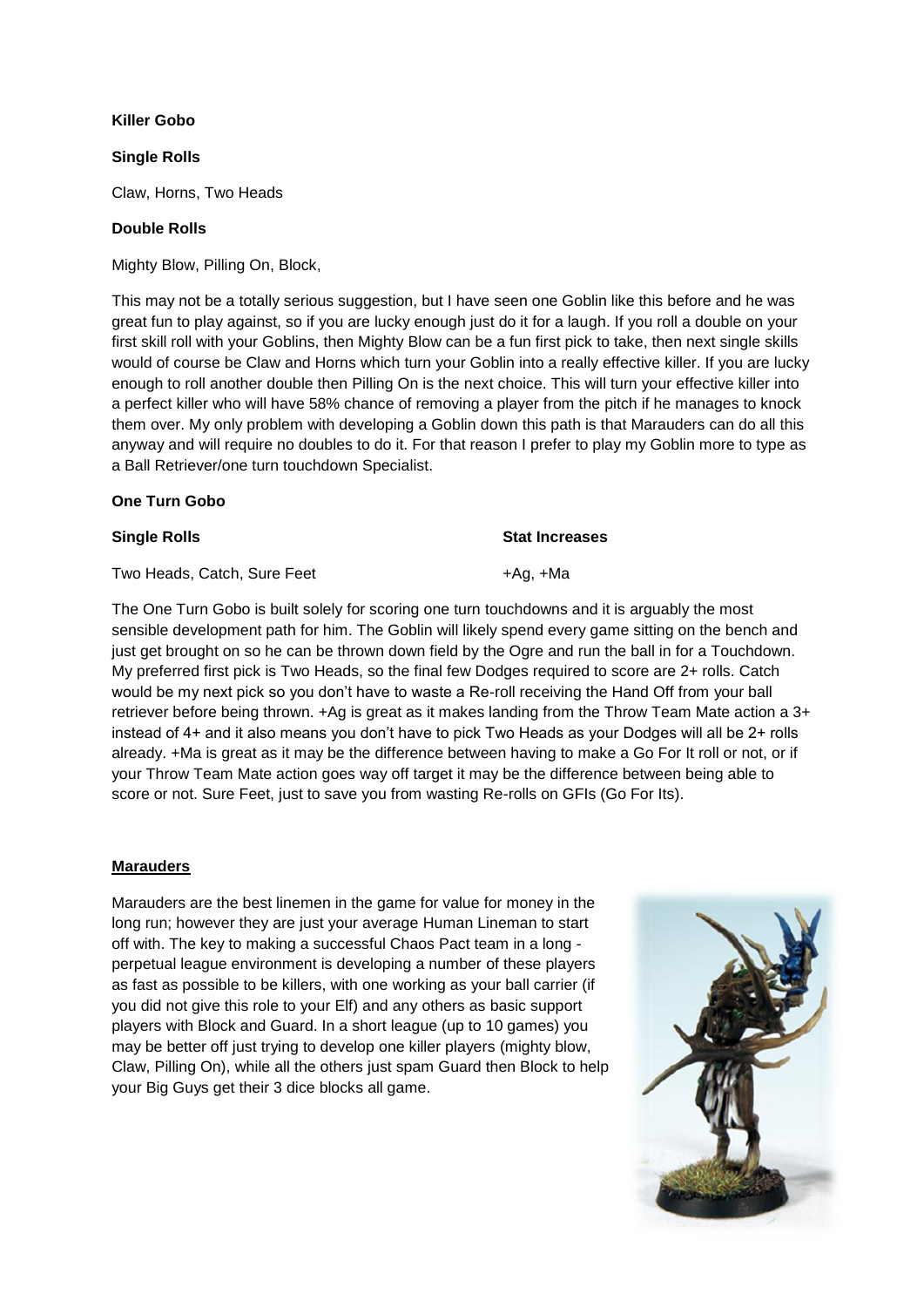## **Killer Marauder**

## **Single Rolls**

Mighty Blow, Claw, Block/Pilling On, Tackle, Guard/Pro/Horns

## **Double Rolls**

Jump Up

#### **Stat Increases**

### $+ S<sub>t</sub>$

You should aim to have 4 of these guys in your team once fully developed. It is usually best to pick Mighty Blow and then Claw as your first two skills, this will give your team some real punch and will make getting your players to their third skill very quick and easy. When you get your third skill you should either go for Block or Pilling On. Pilling On gives you far greater odds for removing players from the pitch and will make getting to your fourth skill a lot quicker. So it stands to reason that this is the better option to pick in a smaller league. In a perpetual league environment or a lengthy league then picking Block next is a good choice too but Pilling On probably still takes precedence. Fifth skill is tackle so you can take down Blodgers more reliably. Finally Guard, Pro or Horns is a good choice. Guard so your killers can support each other, Pro is good for Re-rolling push backs on Blocks and Horns makes them a specialist Blitzer and makes it easier to get two dice Blitzes. Doubles aren't generally worth it, though Jump Up is worth picking as the last skill or two over Tackle or Guard/Pro/Horns. However if you get the double before your fifth skill choice you are better off ignoring it. Jump Up is a great skill for killers as it can effectively give you the chance to Blitz twice in a turn if someone is standing next to your prone Killer Marauder, all you need is to a roll a 2+ and you can block them. Stat increases are again probably not worth bothering with on the whole, but +St is always worth it.

#### **Ball Carrier**

Sure Hands/Block, Two Heads, Fend  $+ St$ , +Ag, +Ma

#### **Double Rolls**

## Dodge

This is the standard Marauder ball carrier build. Pick Block or Sure Hands first, I prefer Sure Hands as getting to your second skill is pretty easy once you have a player that can reliably pick the ball up. Next skill is Two Heads which will give you +1 to Dodging, essentially making your Marauder Ag4 for Dodging. Finally pick Fend for protection and Dodge if you get a double for both protection and greater Dodging ability.

All the usual stat increases are worth while on this player type, +St is great for a ball carrier, a St4 ball carrier with Sure hands and Block is a nightmare for any team to deal with. +Ag will make him more versatile and +Ma will give him a greater edge over the slower teams.

**Single Rolls Stat Increases**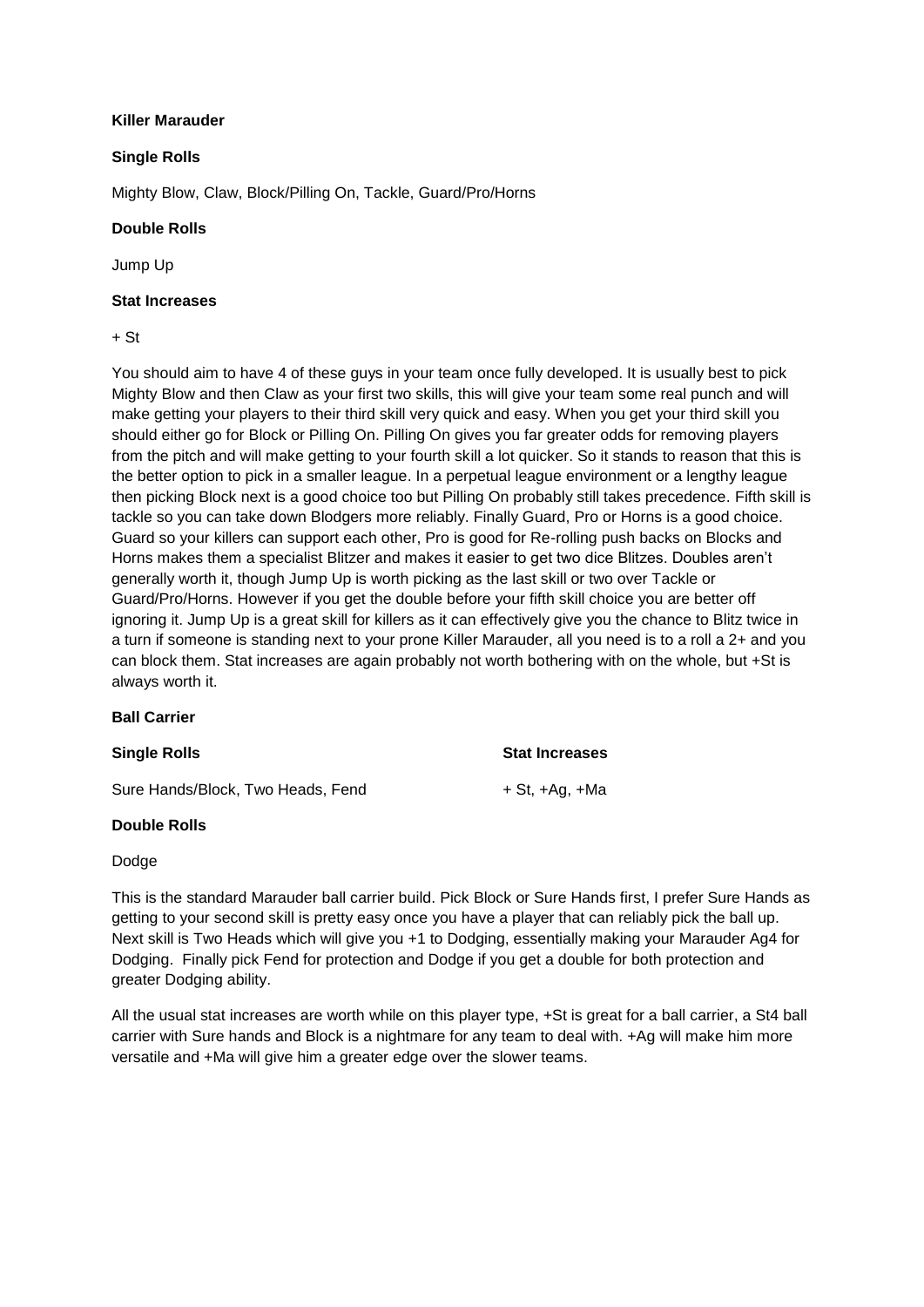## **Support Players**

## **Single Rolls**

Block/Guard, Mighty Blow

Any Marauders you have left after your Killers and ball carrier should be support players. In a short league give them Guard first, in a longer league/perpetual league I prefer block then Guard. Finally give them Mighty Blow if they reach their third skill to they can start their path on becoming another CPOMB player should anything happen to your others. Other skills worth considering are Kick, maybe a dirty player or two for when you already outnumber your opponent and some more Tackle if they get to their third and fourth skill. Stat increases probably aren't worth it on a player with these skills, though +St and +Ag are always nice, but +Ma or +Av just aren't needed on a player that already has Block and Guard, if they get the Stat increase first then take the player down a different development route.

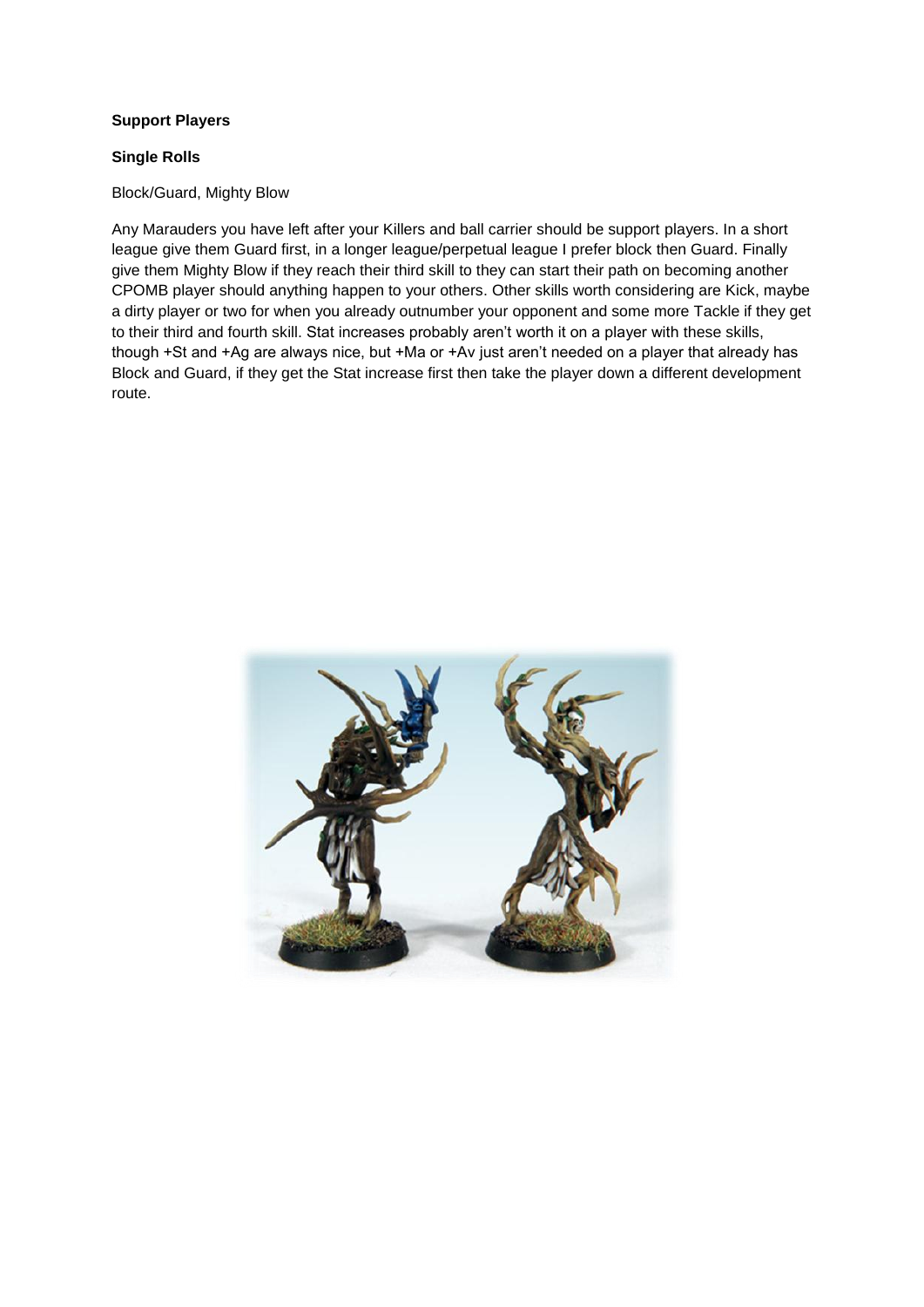#### **STAR PLAYERS**

Chaos Pact have the worst selection of Star Players in the game. Only three of them are actually useable the other 3 are a complete waste of time. Fortunately one of the three is very good; Bomber Dribblesnot, and he is very cheap, sadly the other two; Ugroth and Zzargh are pretty poor and it just gets worse from there. Crazy Igor is one of the worst star players in the game, only really surpassed by the two Slann stars, then we have Lewdgrip Whiparm the insanely expensive and completely pointless Chaos Thrower and finally we have Morg, well he is awesome, but too expensive to ever induce with a team like Chaos Pact.



## **Bomber Dribblesnot**

Bomber is your best star player by far and should be induced every chance you get, throwing bombs at your opponent is great fun and Accurate means you should never need to roll higher than a 3+ to get the bomb where you want it. Make sure when using the bomb you save it till quite late in your turn because there is every chance your bomber will drop the bomb at his own feet and knock him self over, or someone will catch the bomb and throw it back at you. If either happens there is a good chance you will find your star bomber in the injury box. Don't bother wasting your Re-rolls on any 1s rolled either because like all star players he has Loner so the risk of a wasted Re-roll often isn't worth it. Keep him protected as he will have a target on his head but don't keep your players too close in case he fumbles the bomb. Use a screen defence to keep him safe. Also try not to throw the bombs over any Catchers because they will have a fairly good chance of catching the bomb then you could be in trouble.

#### **Zzharg Madeye**

Zzharg Madeye is a pretty useless star player. Thanks to secret weapon he will only last one drive and his secret weapon isn't even scary enough to force your opponent into a quick score and neither is his skill set.St4 is a nice edition to your team and that added strength to your already strong team can be a pain, but without Block he cannot block reliably so he is just there to get in the way and take some hits. Tackle can be useful if your team lacks tackle and you are playing a Dodge heavy team but because of loner you do not want to be Blocking with him till your final action of the turn and you will likely be Blitzing with your Big Guys anyway. The added skills the Blunderbuss gives you are Pass and Hail Mary Pass, but this is again pretty much useless. I have never seen him use this skill before in attack to any advantage, however it isn't bad when defending if the ball should bobble near him, you can fairly safely pick the ball up with Sure Hands and his Ag 3 which is nice and then blast the ball down field to stop your opponent scoring. This sounds great in theory but chances of this ever happening will be rare.

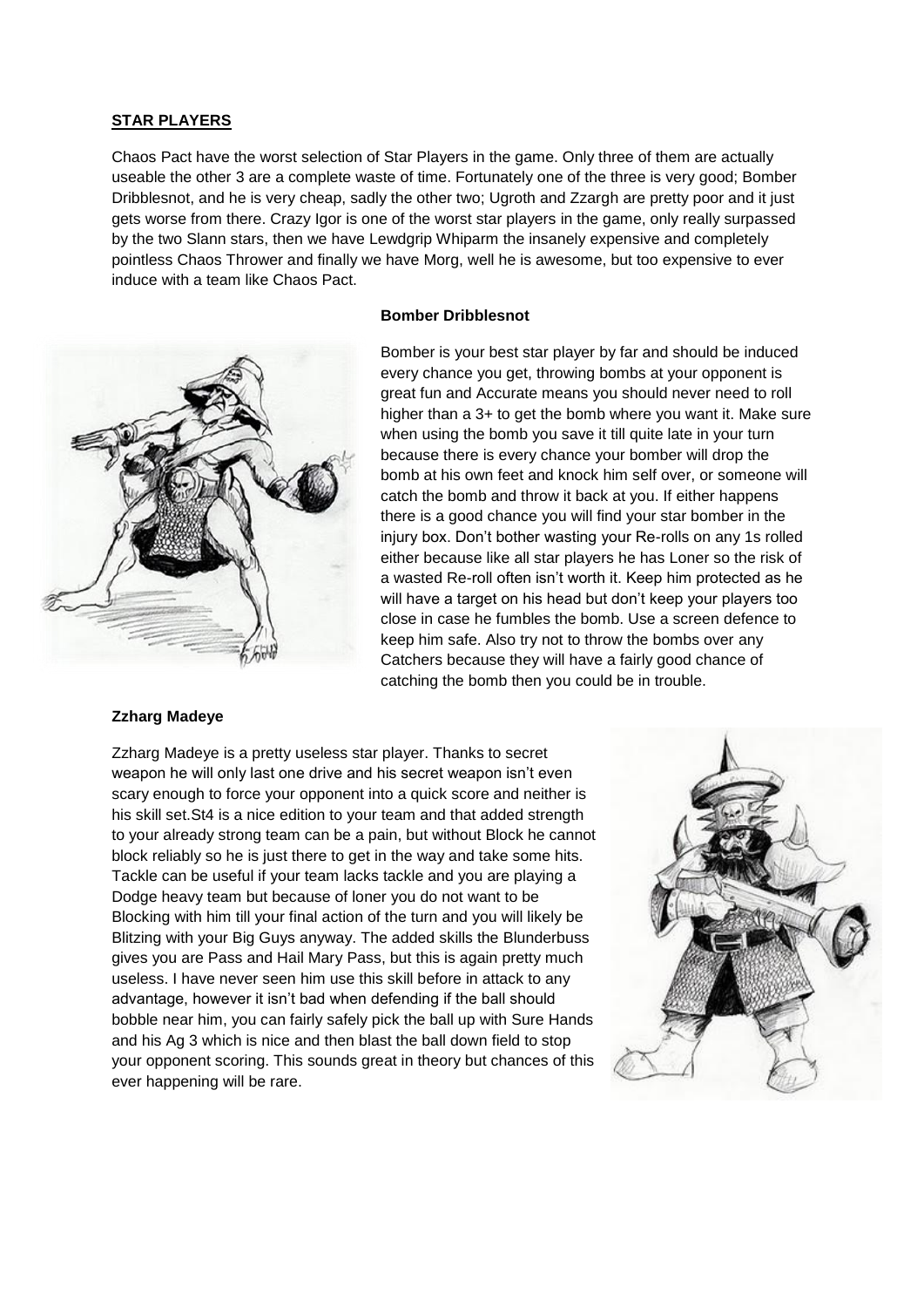

## **Ugroth Bolgrot**

Ugroth is a chainsaw player. He has no skills, but he does have a chainsaw... which is nice. No Block or Dodge makes him vulnerable but with Av9 he can usually take a couple of hits by his own chainsaw before killing himself. He is also quite a nice player to have in a Pact team because your Guard players should be able to keep him fairly safe from opponent blocks /blitzes. I also love fouling with Chainsaws; it's one of my favourite uses for them, especially when playing against players like horrible killer Nurgle Warriors with av9 and CPOMB. For this reason it is often a good idea to take a Bribe when you take a chainsaw, not for keeping him on two drives, but instead so you can foul every turn, till your bribe has gone. Fouling with chainsaws is also a good idea because you can usually keep them out of range from your opponent's players making it hard or impossible to Blitz him

## **Crazy Igor**

I'm not really sure what make Igor crazy, perhaps it is the fact he calls himself a star player, maybe it is because he voluntarily plays for Vampires and lets them bite him, or maybe its because or the terrible skills he has picked. Since he is a thrall, he has basically picked +Av the worst of all stat increases, Dauntless; completely pointless without Block, and especially in a Pact team, a team that should never struggle for Strength, and finally Thick Skull; which makes him stay on the pitch for a little longer. But would you really want him on the pitch anyway and if he is on the pitch would anyone miss him if he was gone.... probably not.





#### **Lewdgrip Whiparm**

Lewdgrip... this guy is almost as terrible as Crazy Igor and he is 30k more which may even make him worse. Tentacles is a great skill, except he is St3 which makes it completely pointless unless you are planning on playing against a lot of Snotling. No Block or Dodge makes him very easy to knock over, which leaves you with Sure Hands, Pass and Strong Arm, which makes him okay at passing, but you never want to pass with Chaos pact anyway. In short he is pointless.

The only time you might consider using him is against teams with Leap, Wrestle and Strip Ball. But even then the better options would be the secret weapons.